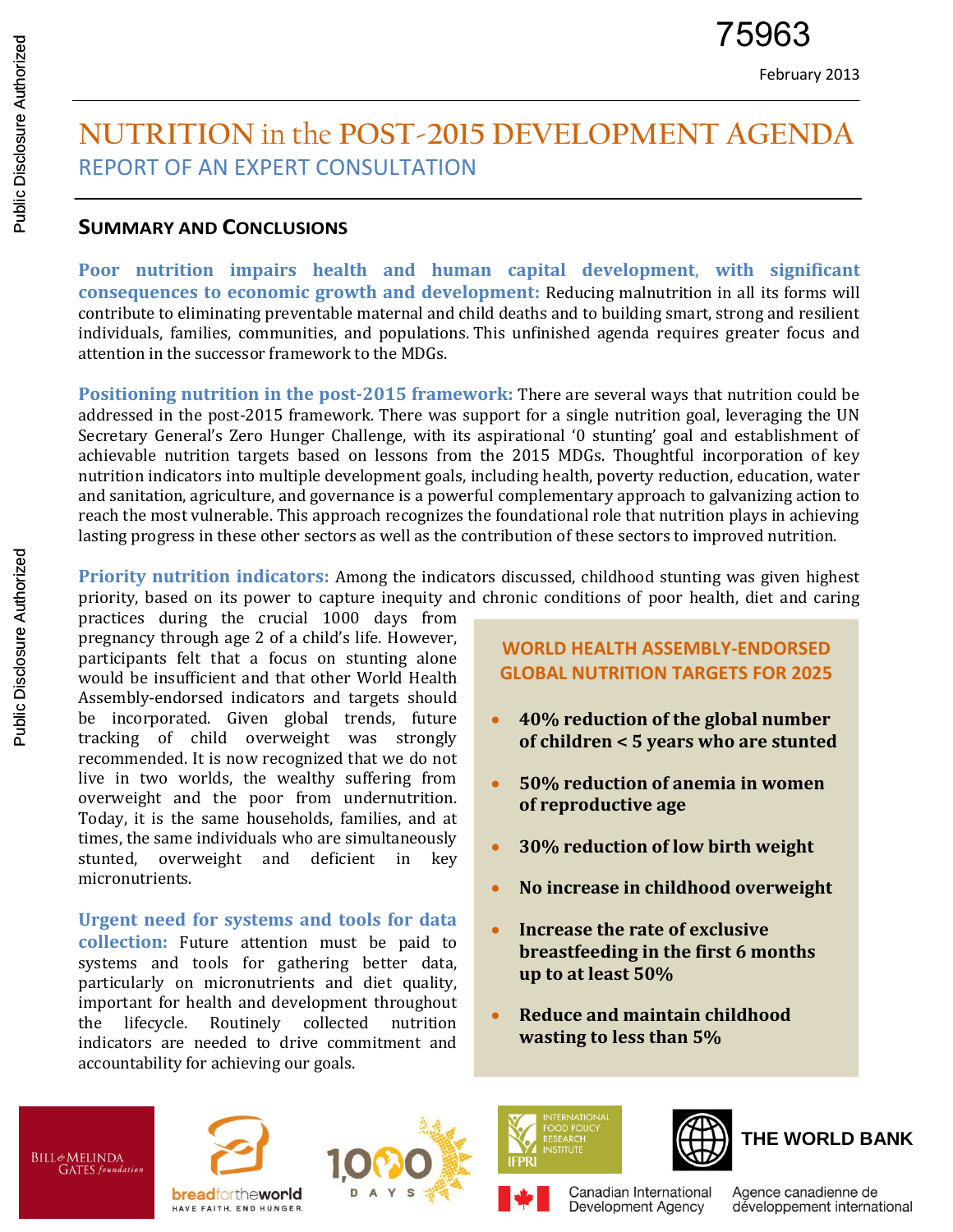#### **Introduction**

The World Bank and the Bill & Melinda Gates Foundation co-hosted a meeting on February 20, 2013 in Washington, D.C. of nutrition, policy, and advocacy experts from the research, development, and civil society communities to advance the dialogue on nutrition in the post-2015 development agenda and to recommend next steps to incorporate select nutrition indicators/targets in the post-2015 discussions. Collaborating agencies for the meeting included Bread for the World, The 1000 Days Partnership, the Canadian International Development Agency (CIDA) and the International Food Policy Research Institute (IFPRI).

This expert consultation reviewed the rationale and success of the current nutrition MDG structure and the priority nutrition challenges for the next 15 years. Participants also discussed the pros and cons of potential nutrition indicators and targets that would best capture and respond to these challenges. This report summarizes the key messages that emerged from this consultation and articulates broadly held opinions about what and how to position nutrition in ongoing institutional and high-level dialogue and engagement with the post-2015 consultation process through 20131.

## **Lessons learned from the Millennium Development Goals (MDGs)**

In the current MDG framework, nutrition is featured as an implicit target under the poverty MDG1, with both positive and negative consequences. The incorporation of a nutrition target under the poverty goal likely wielded some clout given its link with hunger, which received increasing attention due to rising and volatile food prices and the triple threat of the food, fuel, and financial crises in 2007-2008. However, despite the potential benefits of bundling the underweight and hunger targets, it was acknowledged that nutrition did not receive the same level of attention as hunger and poverty, and momentum was lost when it seemed clear that the poverty target would be achieved.

Further, nutrition has often been equated with availability of staple foods, ignoring the critical issues of access to food quality, dietary diversity, health, and optimal care, especially in the thousand day "window of opportunity" from pregnancy to age two when the consequences of undernutrition are the most severe and largely irreversible.

## **Nutrition challenges for the next 15 years**

Over the last twenty years, the global burden of disease has shifted dramatically. Whereas in 1990, child underweight was the leading cause of death and disability overall, today the nutrition picture is far more complex. Child underweight remains a leading cause of death and disability among children below 5 years of age, but overweight and obesity are rising rapidly, even in the developing world2.

Ending undernutrition is an unfinished agenda: 165 million children under five years of age are stunted, and while the proportion is declining in several regions, the number of stunted children is actually rising in sub-Saharan Africa. In addition, today there are 52 million children suffering from wasting, with reduced numbers in Asia but increases in Africa, yielding little improvement globally since 1990. Low birth weight, sub-optimal breastfeeding, and anemia have remained relatively stagnant, while the number of overweight children has doubled since 1990, reaching 43 million in 20103.

It is now recognized that we do not live in two worlds, the wealthy suffering from overweight and the poor from undernutrition. Today, it is often the same households, families, and at times the same individuals who suffer from multiple forms of malnutrition. Exposed to poor and micronutrient-deficient diets, children stunted in early life are at heightened risk of becoming

1

 $\overline{a}$ 

 $<sup>1</sup>$  This is not a peer reviewed publication. Any opinions stated</sup> herein do not necessarily reflect the policies or opinions of the participating organizations.

 $2$  Lim *et al.* A comparative risk assessment of burden of disease and injury attributable to 67 risk factors and risk factor clusters in 21 regions, 1990-2010: a systematic analysis for the Global Burden of Disease Study 201. Lancet 2012; 380: 2224-60.

<sup>3</sup> United Nations Children's Fund, World Health Organization, The World Bank. UNICEF, WHO-World Bank Joint Child Malnutrition Estimates. (UNICEF, New York; WHO, Geneva; The World Bank, Washington, DC; 2012).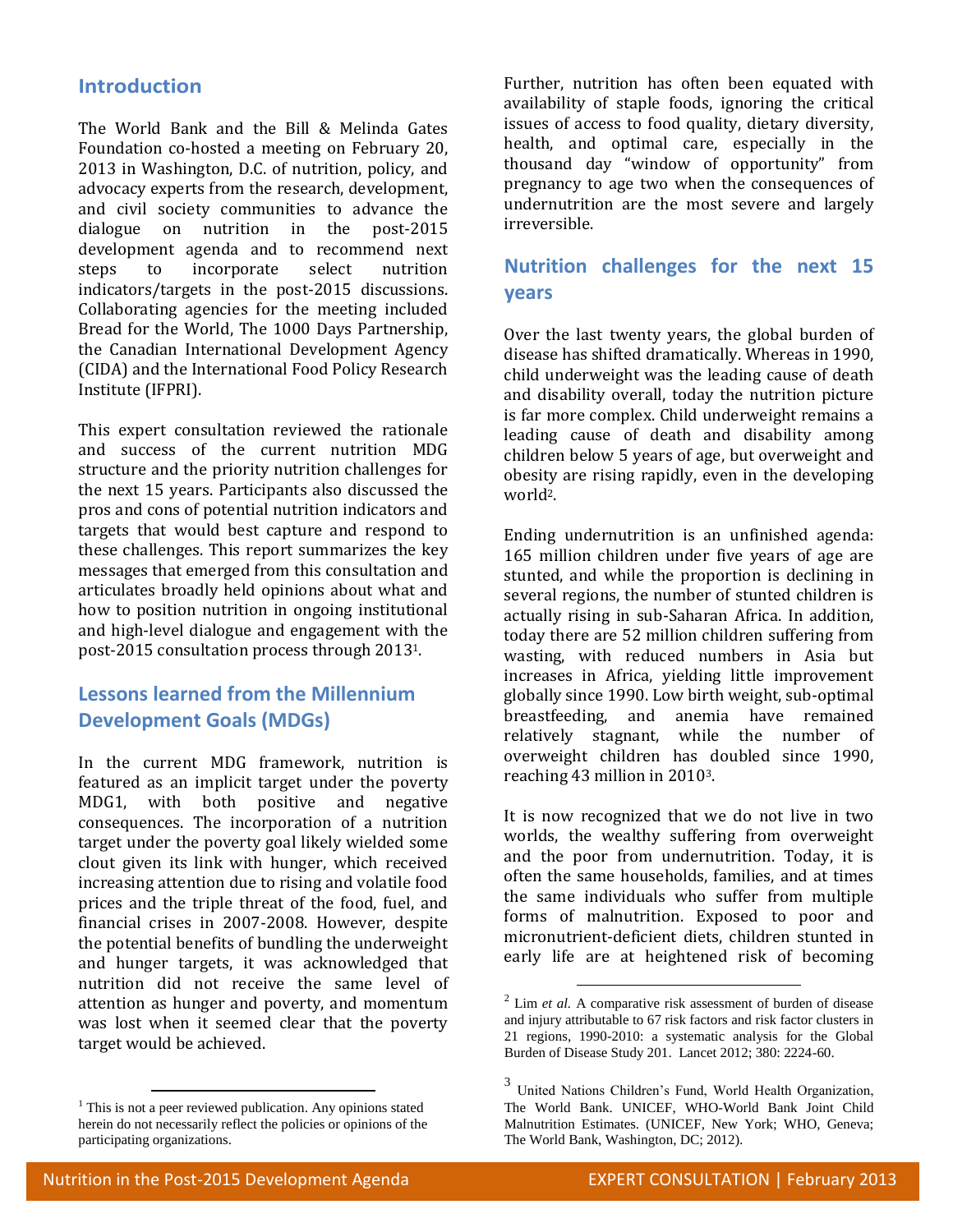overweight, with subsequent increased risks for numerous non-communicable diseases later in life.

An implicit and ongoing challenge for nutrition is that of addressing equity so that the most vulnerable and disadvantaged populations are reached with a package of key interventions to prevent and treat malnutrition in all its forms. Lack of progress in nutrition has been, in part, a reflection of rising inequality across multiple aspects, ranging from gender to socioeconomic status to geography, religion, ethnicity, and others. Addressing the range of equity challenges in nutrition is most effectively done by incorporating nutrition objectives and goals across a range of sectors; however, this approach is often difficult and dis-incentivized given the complexity of institutional and political structures and program implementation arrangements in countries.

# **What do these nutrition challenges mean for the next MDGs?**

Given the identified nutrition and equity challenges – and the need to sustain the improvements that have been achieved under the current MDG framework – a number of scenarios, priority nutrition indicators and targets were presented during this consultation

## **Scenarios and potential frameworks for nutrition in the next MDGs**

Four principal options were presented:

- 1. Nutrition in a single goal. In this framework, improved nutrition would be a stand-alone goal, possibly packaged with hunger as in the UN Secretary General's Zero Hunger Challenge, with a suite of indicators and targets that would explicitly link to other sectors but that would fall under one goal.
- 2. Nutrition integrated across many goals. Here, a suite of nutrition indicators would be thoughtfully integrated in multiple sectors' goals. Key sectors that have been identified include health, water and sanitation, agriculture, education, governance, and others, and relevant nutrition indicators would be proposed for each, as appropriate.
- 3. Pursue the above two options in tandem; a stand-alone nutrition goal as well as targets linked to relevant sectors.
- 4. Maintain nutrition as part of a single poverty goal, similar to MDG1, changing from underweight to stunting as the indicator for measuring progress on poverty. This option was deemed insufficient.

## **Priority nutrition indicators for the next MDGs**

A wide range of anthropometric, dietary, consumption, and micronutrient indicators were presented and the pros and cons of each were discussed.

*Anthropometric indicators* measure nutritional status by using weight and height measures and comparing them to a global reference standard, providing information on the prevalence of children who are stunted, wasted, underweight, and overweight. Anthropometry also includes adult height and weight measurements, which are used to calculate body mass index (BMI) for the categorization of underweight, overweight, and obesity in adults. Anthropometric indicators are relatively easy to collect and are included in most population-based nutrition and health surveys and increasingly, in household consumption and expenditure surveys such as the living standards measurement surveys (LSMS).

*Food consumption indicators* fall into two categories: 1) measures of household food consumption, and 2) measures of individual dietary intake. These indicators are resource and time-intensive and, for that reason, are not usually included in routine data collection. Moreover, the disadvantage of household, compared to individual measures, is that they do not provide accurate intake data on each household member, a limitation when information is sought on nutrient gaps in nutritionally vulnerable women and young children. Simple dietary diversity indicators based on recall of food group intake are a potential alternative for measuring diet quality; they have been shown in cross-country studies to accurately predict micronutrient density (in breastfed